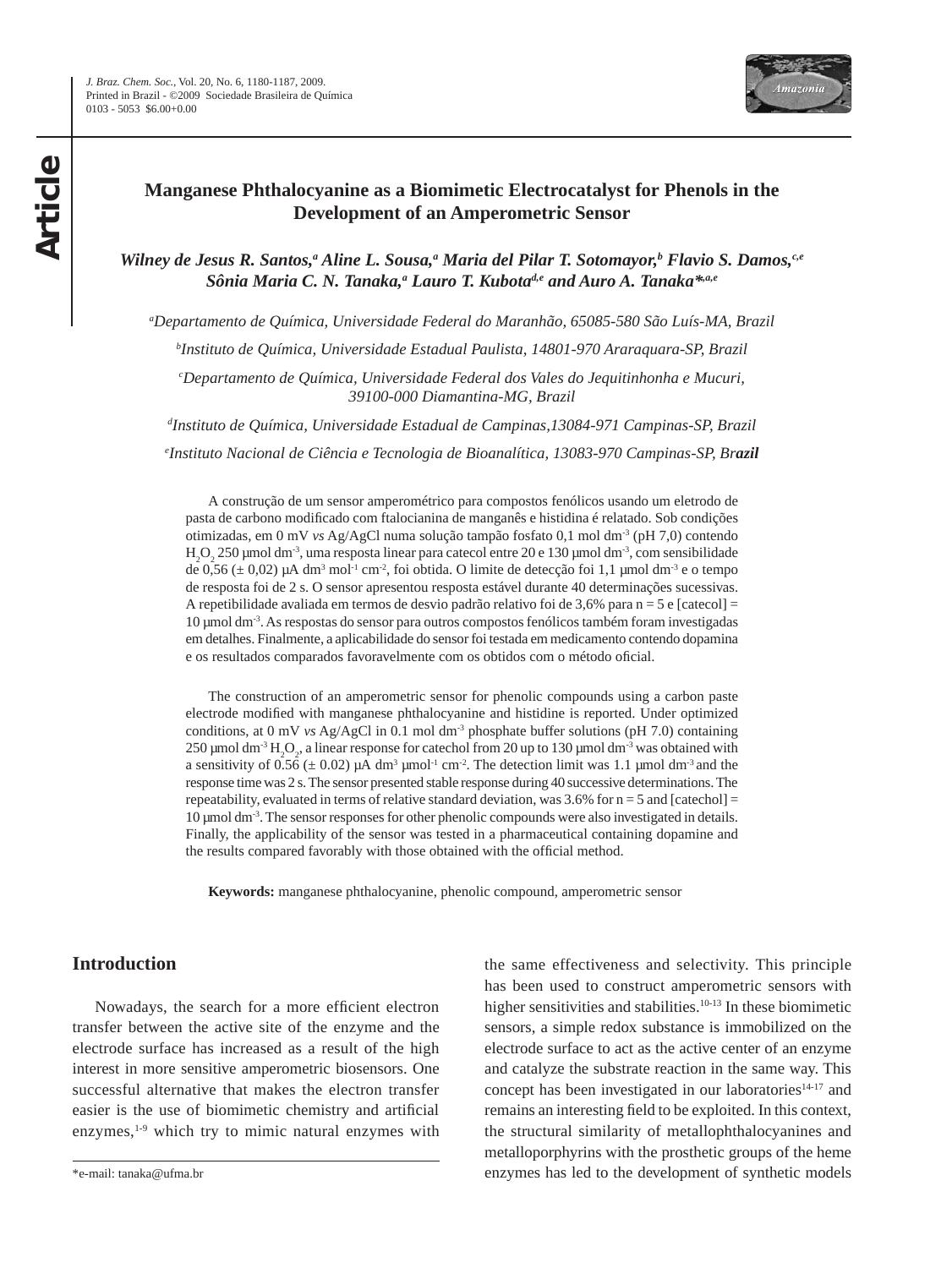capable of mimicking enzymatic reactions. Many systems have been reported for reactions involving cytochrome P-450 monooxygenases<sup>5,18-30</sup> and peroxidases.<sup>31-37</sup>

Although the heme enzymes contain iron atoms as the prosthetic groups, much effort has been devoted to investigate other metallic centers, such as cobalt, nickel and manganese. Kobayashi *et al.*38 reported the reduction of hydrogen peroxide by cobalt phthalocyanine (CoPc) adsorbed on a highly oriented pyrolytic graphite electrode and suggested that CoPc mimics the prosthetic group of the peroxidase. On the other hand, manganese complexes have been extensively studied as a model for cytochrome P-450 monooxygenases,39-43 leading to the synthesis of a wide range of biomimetic catalysts to explain the epoxidation of alkenes and hydroxylation of unactivated C-H bonds using dioxygen or mono-oxygen donors, such as OCl− or  $H_2O_2$ <sup>31,44-46</sup> Ilda *et al*.<sup>45</sup> reported the ring hydroxylations of phenylalanine derivatives and toluene by  $H_2O_2$  catalyzed by manganese halogenated porphyrins in the presence of imidazole. Penta-coordinated manganese complexes, with the manganese surrounded by a peroxidase-like coordination sphere and an axial nitrogen atom donor, have been satisfactorily used as a biomimetic catalyst for asymmetric epoxidation of olefins with  $H_2O_2$ .<sup>46</sup>

In this context, metallophthalocyanines (MPc) are structurally simpler, easier to synthesize and commercially available, when compared to enzymes. In addition, it is well known that MPc possess high thermal stability, many of them with melting points higher than 550  $\mathrm{C}$ ,<sup>47</sup> and very low solubility.<sup>5</sup> Furthermore, the central metal ion in these macrocycles can coordinate species in the axial positions,<sup>48</sup> allowing to improve or even to initiate important biological reactions due to the rich redox chemistry involved.49,50 All these advantages make MPc potential compounds for the development of electrochemical biomimetic sensors.

On this basis, this work reports the use of manganese phtalocyanine immobilized in carbon paste to construct a sensor for the determination of phenolic compounds. In order to increase the rate of  $H_2O_2$  decomposition and to obtain a sensor with high sensitivity and efficiency,<sup>46,51</sup> histidine and imidazole were also tested in the electrode preparations.

# **Experimental**

#### *Reagents and solutions*

All chemicals were of analytical grade. Phenol, hydrogen peroxide (30%, m/v), monopotassium phosphate (KH<sub>2</sub>PO<sub>4</sub>), sodium hydroxide, hydrochloric acid, citric acid, sodium chloride, sodium bisulfite, monosodium phosphate

 $(NaH_2PO_4)$ , disodium phosphate  $(Na_2HPO_4)$  and acetyl salicylic acid were acquired from Synth, São Paulo-Brazil. Graphite powder (99.9%), mineral oil, catechol, uric acid, 3-nitrophenol, (±) norepinephrine L-bitartrate hydrate, 4-aminosalicylic acid and manganese phthalocyanine were purchased from Aldrich, Milwaukee-USA. Ascorbic acid, *o*-phenylenediamine, 2-aminophenol, 3-aminophenol, 2-nitrophenol, hydroquinone, imidazole, resorcinol and sodium salicylate were from Merck, Darmstadt-Germany. Dopamine (3,4-dihydroxyphenethylamine), serotonin (5-hydroxytryptamine), L-dopa (3,4 dihydroxyphenylalanine) and D,L-histidine were acquired from Sigma, St. Louis-USA. 4-Aminophenol, 4-nitrophenol and *p*-phenylenediamine dihydrochloride were purchased from Riedel-De Haën, Germany. Acetaminophen was supplied by Acros, New Jersey-USA. Buffer and phenolic compound solutions were prepared using water purified in a Milli-Q Millipore system. The actual pH of the buffer was determined with a 350 Corning pH/Ion analyzer.

### *Construction of the sensor*

In order to obtain homogeneous modified carbon pastes, 100 mg of graphite powder were mixed with 15 mg of MnPc, 1.0 cm<sup>3</sup> of 0.1 mol dm<sup>-3</sup> phosphate (pH 7.0) buffer solution and adequate amounts of histidine (His), to get MnPc:His mass ratios of 1:2 (30 mg His); 1:4 (60 mg His) and 1:6 (90 mg His). After drying at room temperature, a paste was obtained by adding 100 mm<sup>3</sup> of mineral oil. This paste was put into a cavity at the extremity of a glass tube, containing a Pt slide (geometrical area of 0.07 cm<sup>2</sup>) for electrical contact. Alternatively, imidazole (Im) was also tested with a 1:6, MnPc:Im mass ratio.

### *Electrochemical measurements*

The electrochemical measurements were carried out with an Autolab Echo Chemie potentiostat model PGSTAT10 and using a conventional three electrode electrochemical cell with the carbon paste electrode as the working electrode, and a saturated Ag/AgCl electrode and a Pt wire as reference and auxiliary electrodes, respectively.

The amperometric measurements were initiated with the electrochemical cell containing 5.00 cm<sup>3</sup> of the buffer solution and applying an adequate potential until current stabilization. Then, hydrogen peroxide solution was added and the current monitored to obtain steady state conditions. After 30 sec intervals, suitable aliquot of a standard phenolic solution were added to obtain the amperograms.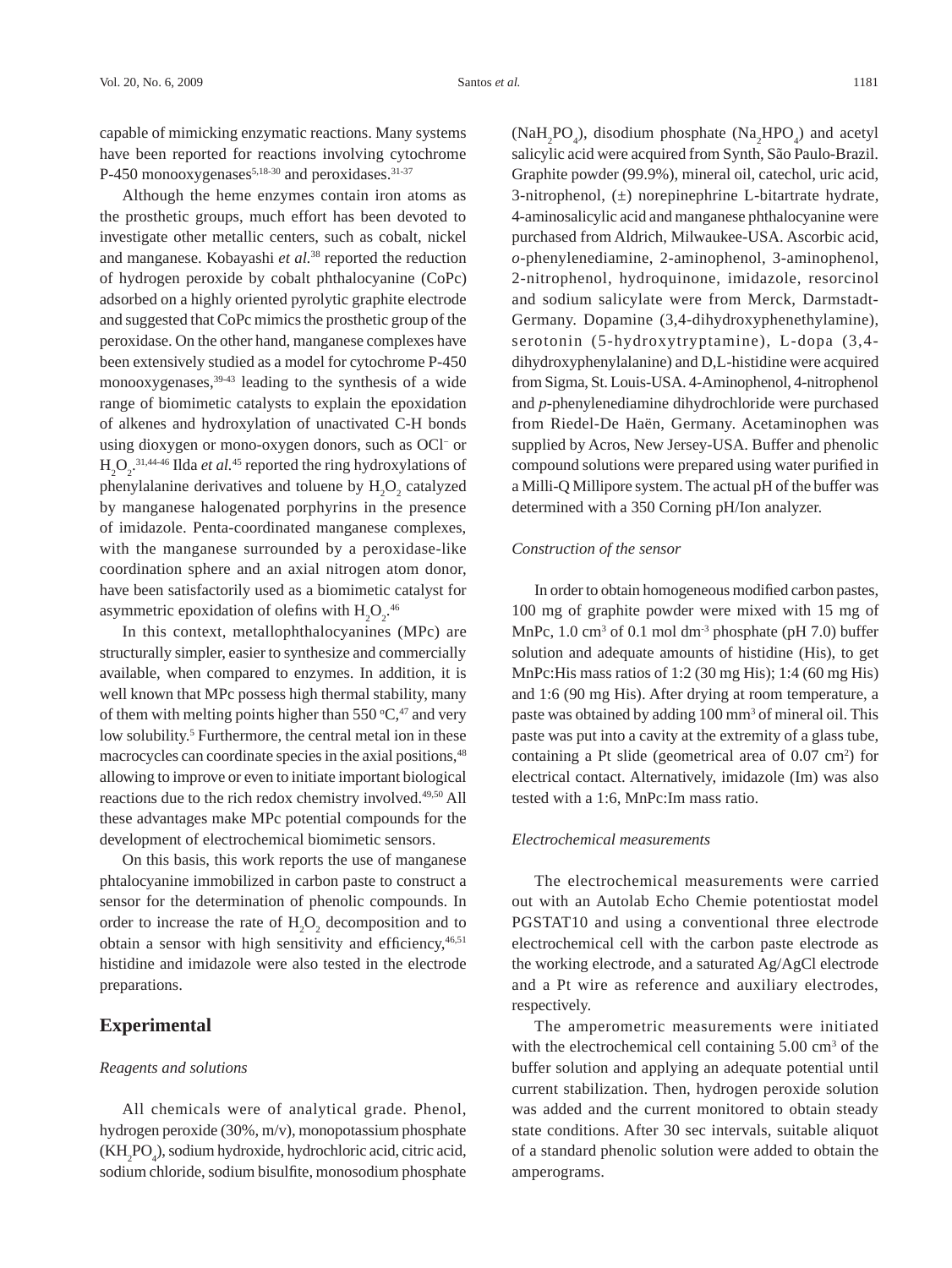### **Results and Discussion**

### *Paste composition and electrode response*

In order to obtain sensors with high sensitivity, molecules with single nitrogen-donor ligand were tested for the paste preparation, based on the following reasons: (*i*) it has been demonstrated that addition of imidazole to manganese-containing catalysts is crucial to increase  $H_2O_2$  decomposition;<sup>46,51</sup> (*ii*) it is known that histidine is an aminoacid commonly found in the redox sites of several enzymes;52-54 and (*iii*) histidine has been used in the construction of mimetic systems to prepare sensors with success.<sup>15,16</sup>

Initially, the effect of imidazole (Im) addition on the sensor response was investigated by preparing modified carbon paste electrodes with manganese phthalocyanine (MnPc) immobilized together with Im, in a mass ratio of 1:6. However, when in contact with the buffer solution, the modified carbon paste leached out quickly from the electrode cavity. This behavior could be explained by interactions of the acid graphite-COOH and phenolic graphite-OH groups on the graphite surface with Im, which are soluble in aqueous media. Based on these results, imidazole was substituted by histidine (His) as an alternative.

The presence of His in the modified carbon paste was shown to be essential for catalysis, as shown in Figure 1, which compares the responses for cathecol with an unmodified carbon paste electrode and with electrodes modified with MnPc and with MnPc/His. No responses for successive additions of catechol (or other phenolic compounds) were observed on sensors prepared with carbon paste without His (curves a and b). On the other hand, good responses were obtained with sensors constructed with carbon pastes modified with MnPc/His (curve c of Figure 1).

The influence of the MnPc:His mass ratio on the sensor response was investigated by preparing pastes with 1:2, 1:4 and 1:6 mass ratios. The results listed in Table 1 show the signals obtained for 30  $\mu$ mol dm<sup>-3</sup> catechol in solutions containing 240 µmol dm<sup>-3</sup>  $H_2O_2$ . A higher response can be observed for the paste with a 1:6 mass ratio, however, in the tested range of MnPc:His, practically the same responses were obtained. This behavior suggests that the MnPc:His mass ratio does not strongly affect the analyte-catalyst (Mn complex) interaction. This aspect is important to assure the same response in a wide range of MnPc:His mass ratios (1:2-1:6), giving high reproducibility in sensor preparation. Furthermore, it is important to point out that when MnPc:His mass ratios higher than 1:6 were used paste



**Figure 1.** Profile response of sensors constructed using carbon paste: unmodified (a), modified with MnPc (b) and MnPc/His (c). In the figure each 'step' corresponds to an increment of 10  $\mu$ mol dm<sup>-3</sup> of catechol into the working solution. Applied potential of 0 mV *vs* Ag/AgCl, in 0.1 mol dm-3 phosphate buffer (pH 7.0) containing 250 μmol dm<sup>-3</sup>  $H_2O_2$ .

homogeneity was prejudiced and consequently the stability and repeatability of the measurements.

**Table 1.** MnPc: His mass ratio influence on the sensor response ( $\mu$ A cm<sup>-2</sup>). Measurements carried out in 0.1 mol dm-3 phosphate buffer solution (pH 7.0) containing 240 µmol dm<sup>-3</sup>  $H_2O_2$  and 30 µmol dm<sup>-3</sup> catechol. Applied potential 0 mV *vs* Ag/AgCl

| Mass ratio MnPc : His               |  |  |
|-------------------------------------|--|--|
| $\Delta j$ / (µA cm <sup>-2</sup> ) |  |  |

### *Hydrogen peroxide influence*

Figure 2 shows the results obtained in the experiments carried out in the presence and the absence of hydrogen peroxide. In the absence of  $H_2O_2$  (curve *a*), very small cathodic currents were observed, which could be attributed to the incapability of the modified carbon paste electrode to directly reduce phenolic species. On the other hand, good responses for peroxide (data not shown) and catechol (curve b in Figure 2) in presence of  $H_2O_2$  were observed, demonstrating that peroxide plays an important role in the catalytic process.

A higher sensitivity was obtained for  $H_2O_2$  concentration of 500 µmol dm-3, however such high concentrations resulted in poor stability of the electrode. Therefore, the use of a minimum amount of hydrogen peroxide in the measurements is desirable, but it should present good sensitivity. Thus, 250 µmol dm-3 hydrogen peroxide allows good sensitivity and avoids the reduction of electrode stability. This concentration was established for further experiments.

Based on these results, a possible mechanism for the sensor response was proposed as schematized in Figure 3. This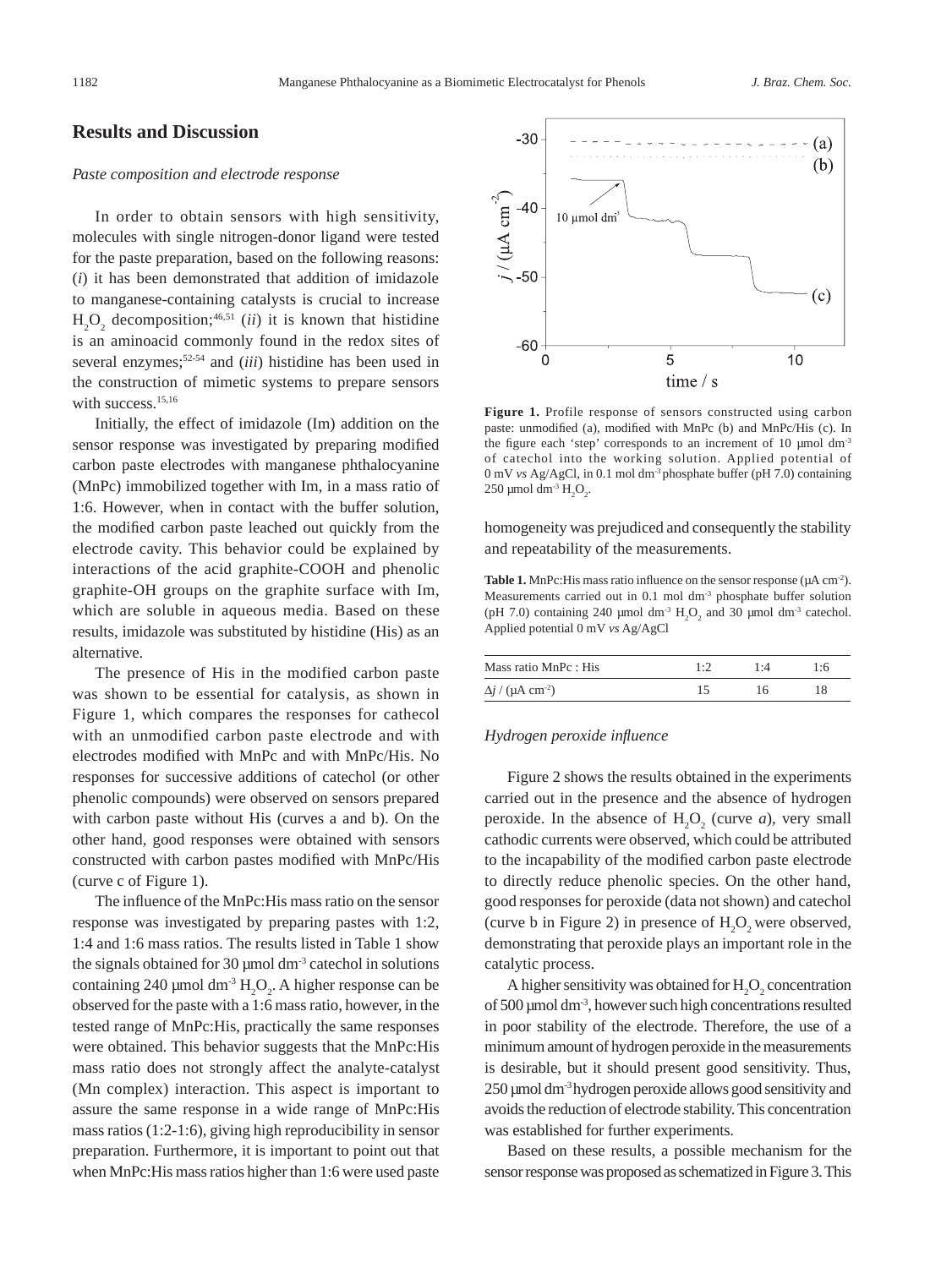

**Figure 2.** Signals obtained with the proposed sensor based on carbon paste modified with MnPc/His, in absence (a) and presence (b) of  $250 \mu$ mol dm<sup>-3</sup>  $H_2O_2$ . Each 'step' corresponds to an increment of 10 µmol dm<sup>-3</sup> catechol. Applied potential of 0 mV *vs* Ag/AgCl in 0.1 mol dm<sup>3</sup> phosphate buffer (pH 7.0).

mechanism is similar to those proposed for determinations of phenolic compounds with biomimetic catalysts of dopamine β-monooxigenase, peroxidase and tyrosinase enzymes,15-17 where the most important stage for phenolic quantification is the electrochemical reduction of quinone species on the electrode surface, recycling the substrate, and consequently resulting in signal amplification and reduction of the detection potential of the phenolic compound.



**Figure 3.** Proposed mechanism for phenolic compound oxidation for the sensor modified with MnPc. Manganese phtalocyanine is represented by  $MnPc_{\text{max}}$ , MnPc<sub>ox</sub> is oxidized MnPc, and Ph<sub>red</sub> and Ph<sub>oxy</sub> are the reduced and oxidized phenol species, respectively.

#### *Measurement conditions*

In order to evaluate the influence of anaerobic or aerobic conditions during the amperometric measurements, experiments in the absence of oxygen  $(N_2^2)$  saturated solution), in air-saturated solutions (bubbling air) and in air-equilibrated

solutions (without bubbling any gas) were performed. In airsaturated solutions, the sensitivities were lower than those obtained in the air-equilibrated or anaerobic conditions (data not shown). A possible explanation for this observation is based on the fact that in the air-saturated condition the possibility exists of Mn(III) oxidation towards other higher oxidation states (IV or V), decreasing the amount of effective redox centers for reaction with  $H_2O_2$ . By considering that under anaerobic conditions a slightly better electrode response was observed and, taking into account cost and time consumption, for analytical purposes, the measurements were carried out in air-equilibrated solutions.

# *Influences of the applied potential, buffer and pH solutions*

In order to establish the optimized conditions for amperometric measurements, the influence of the applied potential, buffer solution and pH were also investigated and the best sensor responses were obtained at 0 mV *vs* Ag/AgCl (Figure 4) in monopotassium phosphate buffer solution (Table 2) and pH 7.0. It can be seen that the current density referring to catechol reduction decreases from 0 mV up to −100 mV *vs* Ag/AgCl. This behavior becomes associated with a competitive mechanism for manganese electroreduction (at about −10 mV *versus* Ag/AgCl) which can result in a low number of active sites of oxidized manganese species ( $MnPc_{av}$ ) promoting a decrease in the efficiency of phenol oxidation by the chemical route (as depicted in Figure 3). Thus, the use of more negative potentials than that necessary for manganese site reduction results in a decrease in the number of active sites and, as a consequence, promotes a decrease of the electrical current for phenol reduction due to the lesser efficiency of the chemical step.

In the study carried out to determine the best monopotassium phosphate buffer concentration, the results showed that in the concentration range from 0.05 up to  $0.25$  mol dm<sup>-3</sup> practically the same responses were obtained (Table 3). Thus,  $0.10$  mol dm<sup>-3</sup> phosphate buffer was selected for further experiments.

### *Sensor characteristics*

Under optimized conditions, the proposed sensor showed a linear response range for catechol concentration, variyng from 20 up to 130  $\mu$ mol dm<sup>-3</sup> (Figure 5), and expressed by the equation:

 $\Delta j/\mu$ A cm<sup>-2</sup> = 3.3 ( $\pm$  1.9) + 0.56 ( $\pm$  0.02) [Catechol] /  $\mu$ mol dm<sup>-3</sup>

with a correlation coefficient of 0.996 for  $n = 7$ .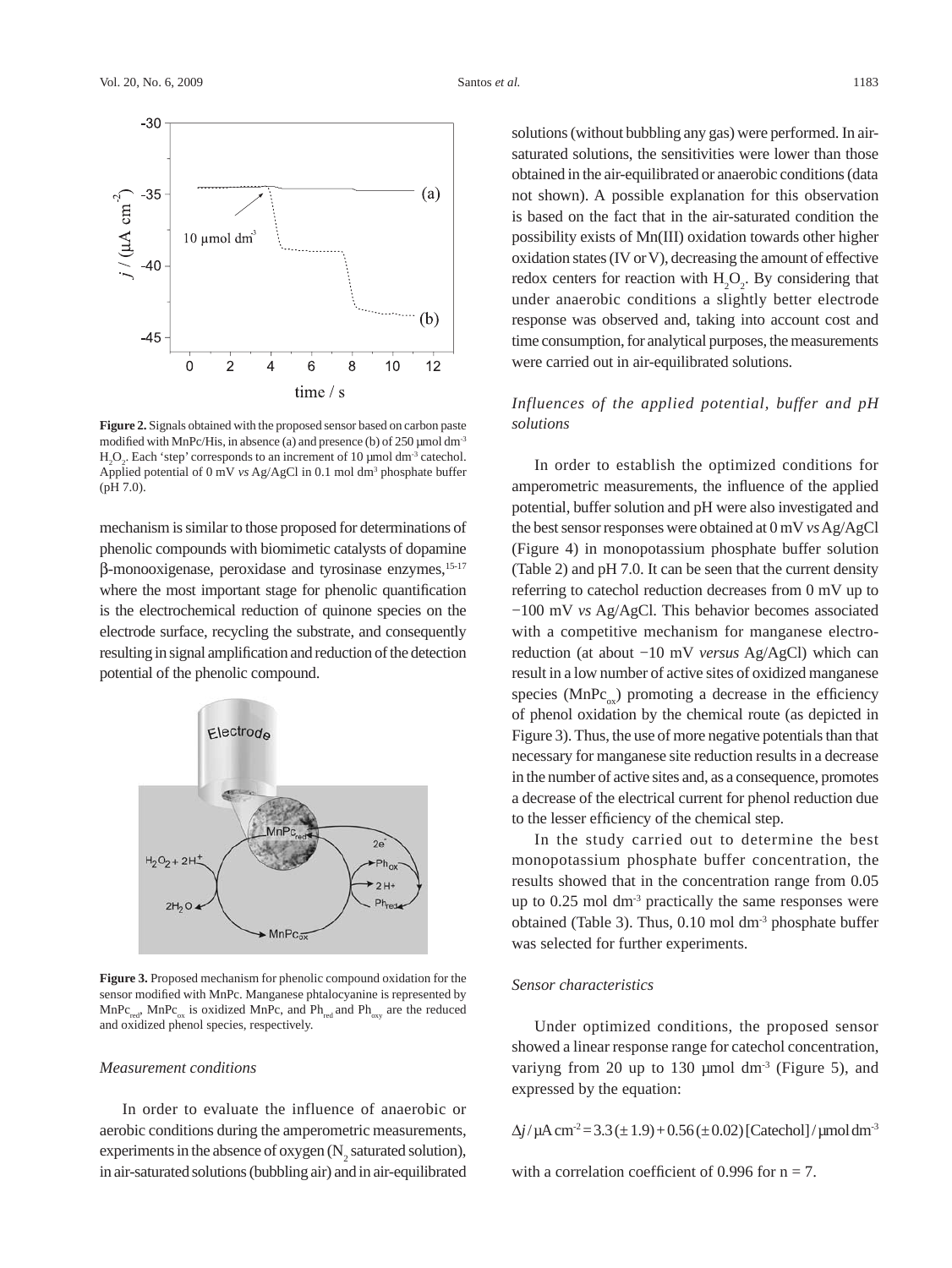

**Figure 4.** Influence of the applied potential on the sensor response. Measurements carried out in 0.1 mol dm<sup>-3</sup> phosphate buffer (pH 7.0), containing 30 µmol dm<sup>-3</sup> of catechol and 250 µmol dm<sup>-3</sup> of  $H_2O_2$ .

**Table 2.** Influence of the buffer on the sensor response  $(\mu A \text{ cm}^2)$  for catechol. Measurements carried out in 0.1 mol dm-3 buffer (pH 7.0) in the presence of 240 µmol dm<sup>-3</sup>  $H_2O_2$  and 30 µmol dm<sup>-3</sup> catechol. Applied potential 0 mV *vs* Ag/AgCl

| <b>Buffer</b>                       | KH,PO, / NaOH | Mcllvaine | Sörensen |
|-------------------------------------|---------------|-----------|----------|
| $\Delta j$ / (µA cm <sup>-2</sup> ) |               |           |          |

**Table 3.** Influence of the  $KH_2PO_4$  concentration in the phosphate buffer on the sensor response. Measurements carried out in buffer solution (pH 7.0) containing 240 µmol dm<sup>-3</sup>  $H_2O_2$  and 30 µmol dm<sup>-3</sup> catechol, applied potential of 0 mV *vs* Ag/AgCl

| [Buffer] / $\rm(mol\ dm^{-3})$      |            | $0.025$ $0.05$ $0.10$ $0.25$ $0.50$ |    |  |
|-------------------------------------|------------|-------------------------------------|----|--|
| $\Delta j$ / (µA cm <sup>-2</sup> ) | $12 \t 15$ | $\frac{15}{2}$                      | 14 |  |

A detection limit of 1.1  $\mu$ mol dm<sup>-3</sup> was determined using a signal to noise ratio of 3. In addition, considering the time to reach 100% of the signal, the response time was about 2 s, which is better than the response times



**Figure 5.** A typical profile of the sensor response using the optimized conditions. Applied potential of 0 mV *vs* Ag/AgCl, in 0.1 mol dm-3 phosphate buffer solution (pH 7.0), containing 250 µmol dm<sup>-3</sup> of  $H_2O_2$ .

of other sensors presented in the literature for phenolic compounds.55,56

The repeatability in the measurements, expressed as the relative standard deviation (r.s.d), was evaluated by recording the signals through five successive experiments in 10 µmol dm-3 catechol solutions and resulted in a value of 3.6%. Under optimized operational conditions, the sensor presented a 6% decrease in the sensitivity after the first ten measurements and presented good stability for 40 successive determinations with a r.s.d. of 6.4%.

A comparison of the analytical parameters for catechol with those previously reported for other biomimetic systems,<sup>15-17</sup> under similar experimental conditions, is presented in Table 4. A good detection limit and a higher sensitivity are observed, even when compared to biosensors based on peroxidase or tyrosinase enzymes<sup>55-58</sup> for phenol determinations. Such good analytical responses can be attributed to the efficiency of the electron transfer between the peroxide and MnPc/His (biomimetic catalyst) and also phenolic compound and MnPc/His.

**Table 4.** Analytical parameters for cathecol detection with biomimetic sensors under optimized amperometric conditions

| <b>Biomimetic Sensor</b> | Electrolyte                                         | Dynamic Range /<br>( $\mu$ mol dm <sup>-3</sup> ) | Detection Limit /<br>( $\mu$ mol dm <sup>-3</sup> ) | Sensitivity /<br>$(\mu A dm^{-3} \mu mol^{-1} cm^{-2})$ | Ref.      |
|--------------------------|-----------------------------------------------------|---------------------------------------------------|-----------------------------------------------------|---------------------------------------------------------|-----------|
| MnPc-His                 | $0.1$ mol dm <sup>-3</sup><br>phosphate $(pH 7.0)$  | 20-130                                            | 1.1                                                 | 0.56                                                    | This work |
| CuPc-His                 | $0.25$ mol dm <sup>-3</sup><br>phosphate $(pH 6.9)$ | $40 - 250$                                        | 9.0                                                 | 0.0046                                                  | 15        |
| FeT4MPyP-His             | $0.25$ mol dm <sup>-3</sup><br>succinate $(pH 4.0)$ | $0.6 - 6.0$                                       | 0.35                                                | 0.061                                                   | 16        |
| [Cu(bipy),]Cl,           | $0.25$ mol dm <sup>-3</sup><br>phosphate $(pH 7.0)$ | $100 - 250$                                       | 8.0                                                 | 0.0082                                                  | 17        |

MnPc: manganese phthalocyanine; CuPc: copper phthalocyanine; [Cu(bipy)<sub>2</sub>]Cl<sub>2</sub>: bis(2,2'-bipyridil) copper chloride; FeT4MpyP: iron Tetra-(*N*-methyl-4-pyridyl)porphyrin; His: histidine.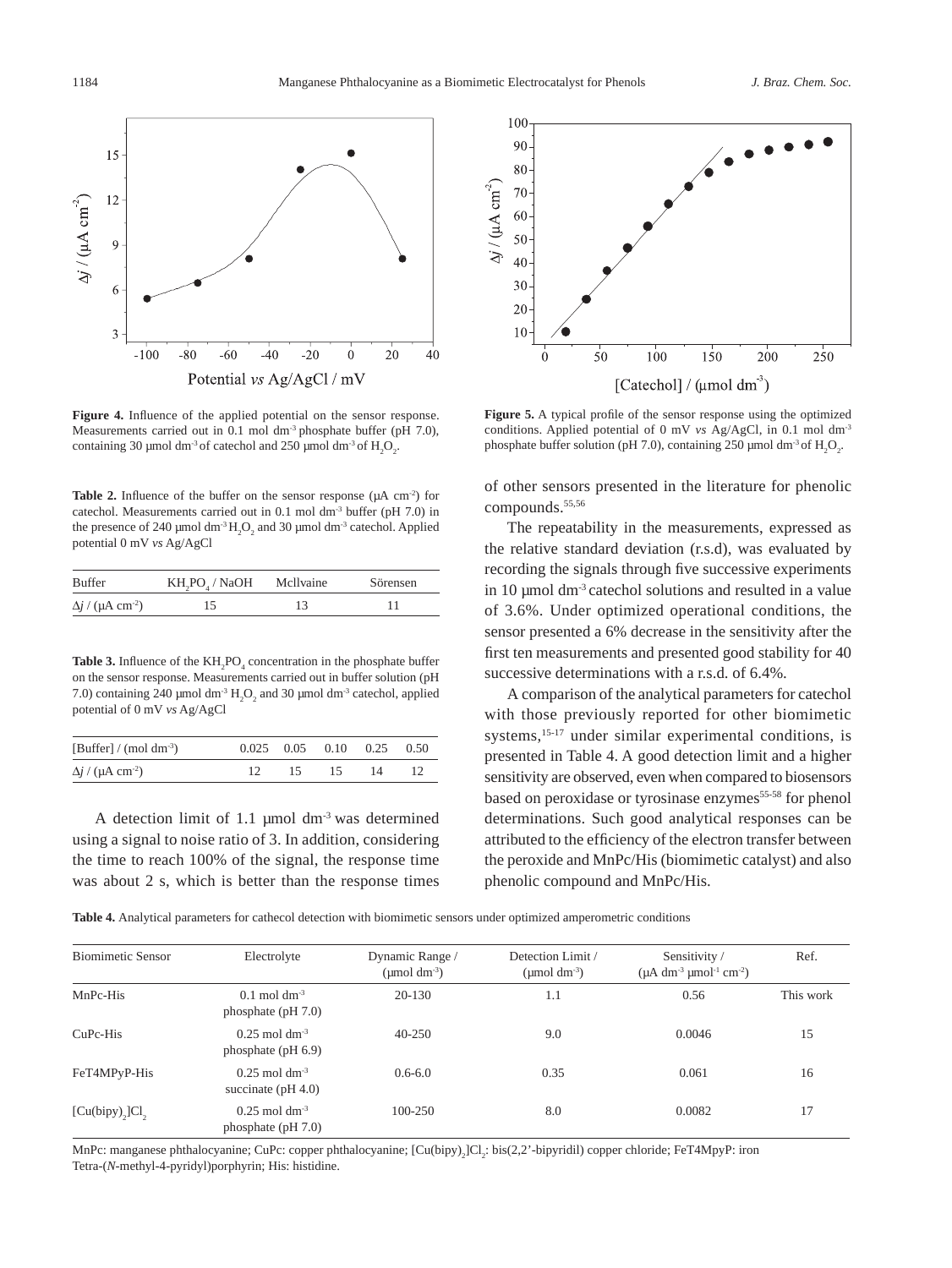#### *Effect of the phenolic substrates*

In order to investigate the sensor response for other substrates, with the aim to find applicability for the proposed sensor, a detailed study was carried out with twenty different phenolic compounds, including monophenolic compounds, aromatic amines and nitro-phenols. The results are summarized in Figure 6 for ten compounds, with the order of sensitivity decreasing in the following sequence: 4-aminophenol > hydroquinone > *p*-phenylenediamine > 2-aminophenol > *o*-phenylenediamine > catechol > dopamine > acetaminophen > norepinephrine > L-dopa. No response was observed for the other ten phenols evaluated: phenol, serotonin, resorcinol, 2-, 3- and 4-nitrophenol, imidazol, 4-aminosalicylic acid, acetyl salicylyc acid and sodium salicylate. These results indicate that the substituent group in the phenolic compounds influences the sensor response. Compounds with electron withdrawing groups, such as nitro-phenol, were not detected by the proposed sensor. It should be noted that higher signals were obtained for compounds with electron donor substituents in the *ortho* and *para* positions. Finally, once it was verified that the sensor presented a good sensitivity for dopamine, the determination of this important analyte in real samples was tested.



Figure 6. Relative response (%) obtained for different substrates at an applied potential of 0 mV *vs* Ag/AgCl,  $[H_2O_2] = 250 \text{ µmol dm}^3$  and [phenolic compounds] =  $30 \mu$ mol dm<sup>-3</sup>. A-J: 4-aminophenol, hydroquinone, *p*-phenylenediamine, 2-aminophenol, *o*-phenylenediamine, catechol, dopamine, acetaminophen, norepinephrine, L-dopa, respectively.

# *Sensor application: interferents, recovery and analysis of pharmaceutical formulations*

In order to evaluate the sensor applicability, pharmaceutical samples of dopamine injections were used. Firstly the sensor response was tested in the presence of 20 µmol dm-3 dopamine and compounds such as ascorbic acid, uric acid, acetyl salicilyc acid and sodium salicylate, and other compounds commonly contained in the pharmaceutical formulations, such as sodium chloride and sodium bisulfite, in different molar ratios. The results obtained showed that practically no interference of uric acid, acetyl salicilyc acid and sodium salicylate is observed in molar ratio (interferent/analyte) between 0.5 to 4. Ascorbic acid gave a negative interference (80% in equal molar ratio with dopamine) presumably due to the reaction with hydrogen peroxide, thus this is a serious interferent for direct analysis. To overcome this problem many different strategies have been proposed, such as: the use of a nafion membrane, that repels ascorbic acid and other negatively charged species,59 the use of the multivariate calibration methods,<sup>60</sup> the addition of ethylenediaminetetraacetate in the supporting electrolyte<sup>61,62</sup> or addition of ascorbate oxidase enzyme.<sup>63</sup> An interference of 62% for molar ratios higher than 150 was observed for sodium bisulfite.

The matrix effect of dopamine samples was evaluated carrying out a recovery study, obtaining an average recovery of  $103 \pm 4\%$  for a solution of 20 µmol dm<sup>-3</sup> dopamine. In the dopamine determinations carried out with the proposed sensor, the results (Table 5) compared favorably to those obtained with the USP official method,<sup>64</sup> based on UV spectrophotometry measurements at 281 nm, suggesting that the results are statistically the same with 95% of confidence level.

**Table 5.** Determination of dopamine in pharmaceutical preparations

| Dopamine contained in $10.0$ mL of sample / mg |            |            |  |
|------------------------------------------------|------------|------------|--|
| nominal value                                  | USP        | Sensor     |  |
| 50                                             | $53 + 2^a$ | $55 + 2^a$ |  |

a standard deviation for three replicates.

# **Conclusions**

This work clearly shows that using a compound as simple as MnPc in the construction of a sensor for sensitive detection of catechol, dopamine and analogous compounds is possible. This sensor showed a wider linear response range and higher stability and repeatability, compared to those described in the literature (biomimetic or enzymatic). Indeed, this sensor was successfully employed in dopamine determination in pharmaceutical formulations.

### **Acknowledgments**

The authors gratefully acknowledge the Conselho Nacional de Desenvolvimento Científico e Tecnológico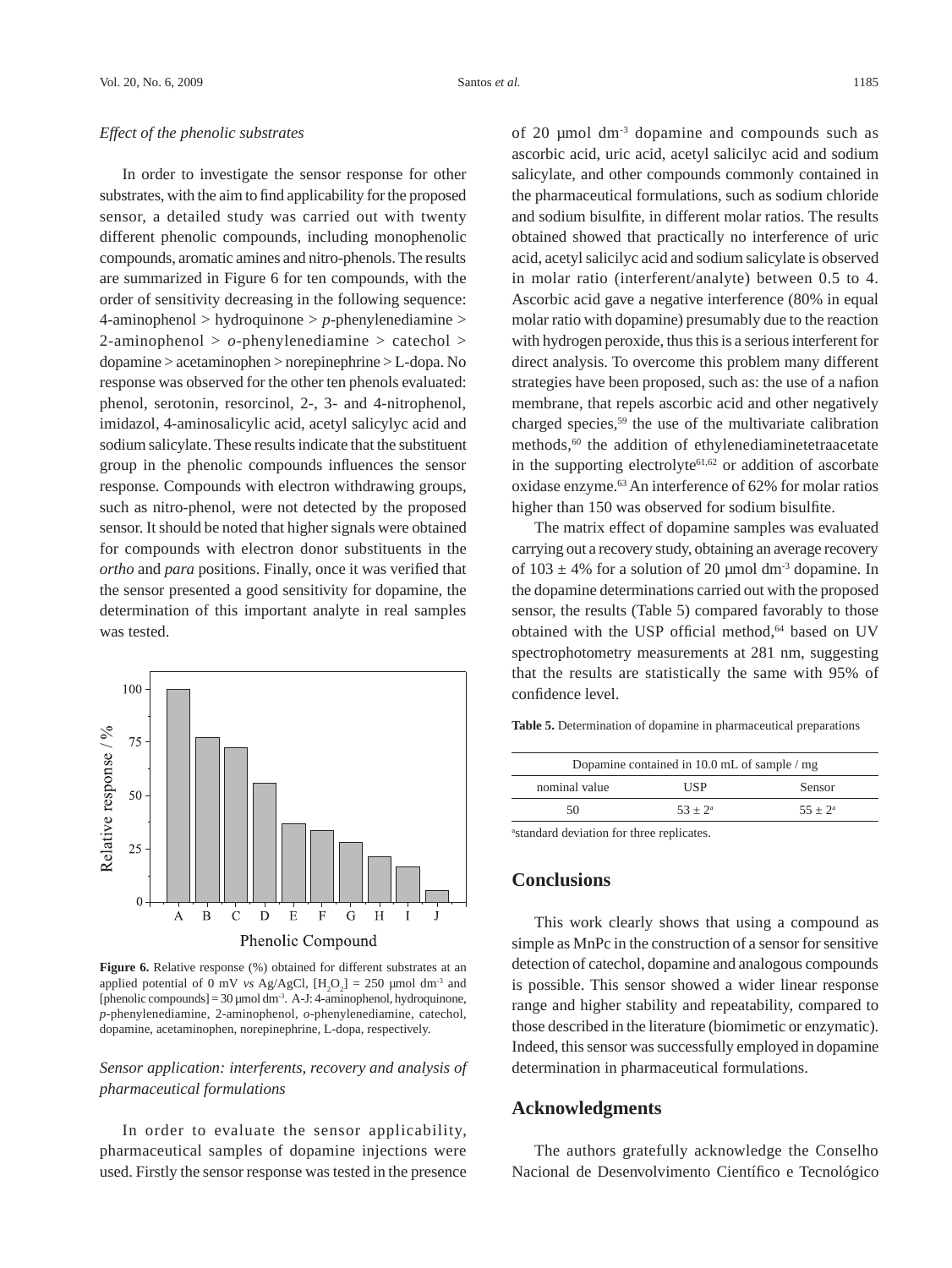(CNPq), the Fundação de Amparo à Pesquisa do Estado de São Paulo (FAPESP) and the Coordenação de Aperfeiçoamento de Pessoal de Nível Superior (CAPES) for financial support and fellowships.

# **References**

- 1. Zagal, J.; Bedioui, F.; Dodelet, J. P.; N<sub>4</sub>-Macrocyclic Metal *Complex*, Springer: Heidelberg, 2006.
- 2. Sotomayor, M. D. P. T.; Tanaka, A. A.; Freire, R. S.; Kubota, L. T. In *Encyclopedia of Sensors*; Grimes, C. A.; Dickey, E. C.; Pishko, M. V., eds., American Scientific Publishers: Stevenson Ranch, 2006, pp. 195-210.
- 3. Breslow, R.; *Artificial Enzymes*, Wiley: Indianapolis, 2005.
- 4. Hubin, T. J.; *Coord. Chem. Rev.* **2003**, *241*, 27.
- 5. Motherwell,W. B.; Bingham, M. J.; Six, Y.; *Tetrahedron* **2001**, *57*, 4663.
- 6. Costamagna, J.; Ferraudi, G.; Matsuhiro, B.; Campos-Vallette, M.; Canales, J.; Villagrán, M.; Vargas, J.; Aguirre, M. J.; *Coord. Chem. Rev.* **2000**, *196*, 125.
- 7. Breslow, R.; *Acc. Chem. Res*. **1995**, *28*, 146.
- 8. Wiseman, A.; Dalton, H.; *Trends Biotechnol.* **1987**, *5*, 241.
- 9. Breslow, R.; *Acc. Chem. Res*. **1980**, *13*, 170.
- 10. Berchmans, S.; Gomathi, H.; Rao, G. P.; *Sens. Actuators, B* **1998**, *50*, 156.
- 11. Zen, J. M.; Lai, Y. Y.; Ilangovan, G.; Kumar, A. S.; *Electroanalysis* **2000**, *12*, 280.
- 12. Hasebe, Y.; Akiyama, T.; Yagisawa, T.; Uchiyama, S.; *Talanta* **1998**, *47*, 1139.
- 13. Karyakin, A. A.; Karyakina, E. E.; *Sens. Actuators, B* **1999**, *57*, 268.
- 14. Sotomayor, M. D. P. T.; Sigoli, A.; Lanza, M. R. V.; Tanaka, A. A.; Kubota, L. T.; *J. Braz. Chem. Soc.* **2008**, *19*, 734.
- 15. Sotomayor, M. D. P. T.; Tanaka, A. A.; Kubota, L. T.; *Anal. Chim. Acta* **2002**, *455*, 215.
- 16. Damos, F. S.; Sotomayor, M. D. P. T.; Kubota, L. T.; Tanaka, S. M. C. N.; Tanaka, A. A.; *Analyst* **2003**, *128*, 255.
- 17. Sotomayor, M. D. P. T.; Tanaka, A. A.; Kubota, L. T.; *Electroanalysis* **2003**, *15*, 787.
- 18. Nam, W.; Lee, H. J.; Oh, S. Y.; Kim, C.; Jang, H. G.; *J. Inorg. Biochem*. **2000**, *80*, 219.
- 19. Hlavica, P.; *Eur. J. Biochem*. **2004**, *271*, 4335.
- 20. Hlavica, P.; *Curr. Drug Metab.* **2007**, *8*, 594.
- 21. Chauhan, S. M. S.; Kumari, P.; *Tetrahedron Lett.* **2007**, *48*, 5035.
- 22. Jung, C.; *Drug Metab. Rev*. **2007**, *39*, 501.
- 23. Davydov, R.; Razeghifard, R.; Im, S.-C.; Waskell, L.; Hoffman, B. M.; *Biochemistry* **2008**, *47*, 9661.
- 24. Hirao, H.; Kumar, D.; Shaik, S.; *J. Inorg. Biochem*. **2006**, *100*, 2054.
- 25. Newcomb, M.; Chandrasena, R. E. P.; *Biochem. Biophys. Res. Commun.* **2005**, *338*, 394.
- 26. Iyanagi, T.; *Biochem. Biophys. Res. Commun.* **2005**, *338*, 520.
- 27. Faria, A. L.; Mac, L. T. C. O.; Assis, M. D.; *Catal. Today* **2008**, *133*, 863.
- 28. Kiseleva, E. N.; Lomova, T. N.; Klyueva, M. E.; *Russ. J. Gen. Chem.* **2007**, *77*, 641.
- 29. Nam, W.; Kim, I.; Lim, M. H.; Choi, H. J.; Lee, J. S.; Jang, H. G.; *Chem. Eur. J.* **2002**, *8*, 2067.
- 30. Barkanova, S. V.; Makarova, E. A.; *J. Mol. Catal. A: Chem.* **2001**, *174*, 89.
- 31. Chauhan, S. M. S.; Kalra, B.; Mohapatra, P. P.; *J. Mol. Catal. A: Chem*. **1999**, *137*, 85.
- 32. Kamp, N. W. J.; Lindsay Smith, J. R.; *J. Mol. Catal. A: Chem*. **1996**, *113*, 131.
- 33. Bell, S. E. J.; Cooke, P. R.; Inchley, P.; Leanord, D. R.; Lindsay Smith J. R.; Robbins*,* A.; *J. Chem. Soc., Perkin Trans.* **1991**, *2*, 549.
- 34. Colclough, N.; Lindsay Smith*,* J. R.; *J. Chem. Soc., Perkin Trans.* **1994**, *2*, 1139.
- 35. Shun, Z.; Tachikawa, H.; *Anal. Chem.* **1992**, *64*, 112.
- 36. Kang, T. F.; Shen, G. L.; Yu, R. Q.; *Anal. Lett*. **1997**, *30*, 647.
- 37. Degrand, C.; Limoges, B.; Martre, A. M.; Schollhorn, B.; *Analyst* **2001**, *126*, 887.
- 38. Kobayashi, N.; Janda, P.; Lever, A. B. P.; *Inorg. Chem*. **1992**, *31*, 5172.
- 39. Meunier, B.; *Chem. Rev*. **1992**, *92*, 1411.
- 40. Hill, C. L.; Schardt, B. C.; *J. Am. Chem. Soc*. **1980**, *102*, 6374.
- 41. Groves, J. T.; Kruper, W. J.; Haushalter, R. C.; *J. Am. Chem. Soc*. **1980**, *102*, 6375.
- 42. Guilmet, E.; Meunier, B.; *Tetrahedron Lett.* **1980**, *21*, 4449.
- 43. Collman, J. P.; Zhang, X.; Hembre, R. T.; Brauman, J. I.; *J. Am. Chem. Soc*. **1992**, *112*, 5325.
- 44. Lee, H. J.; Nam, W.; Oh, S. Y.; Kim, C.; Jang, H. G.; *J. Inorg. Biochem.* **2000**, *80*, 219.
- 45. Ilda, K.; Nango, M.; Okada, K.; Matsumoto, S.; Matsuura, M.; Yamashita, K.; Tsuda, K.; Kurono, Y.; Kimura, Y.; *Chem. Lett.* **1994**, *7*, 1307.
- 46. Berkessel, A.; Frauenkron, M.; Schwenkreis, T.; Steinmetz, A.; *J. Mol. Catal. A: Chem*. **1997**, *117*, 339.
- 47. Garcia-Sanchez, M. A.; Campero, A.; *Polyhedron* **2000**, *19*, 2383.
- 48. Iliev, V.; *J. Mol. Catal*. **1993**, *85*, L269.
- 49. Perez, E. F.; Kubota, L. T.; Tanaka, A. A.; Oliveira Neto, G.; *Electrochim. Acta* **1998**, *43*, 1665.
- 50. Komorsky-Lovric, S.; *J. Electroanal. Chem.* **1995**, *397*, 211.
- 51. Devereux, M.; Curran, M.; McCann, M.; Casey, M. T.; McKee, V.; *Polyhedron* **1995**, *14*, 2247.
- 52. Blackburn, N. J.; Hasnain, S. S.; Pettingill T. M.; Strange, R. W.; *J. Biol. Chem.* **1991**, *266*, 23120.
- 53. Poulos, T. L.; *Adv. Inorg. Biochem.* **1988**, *7*, 1.